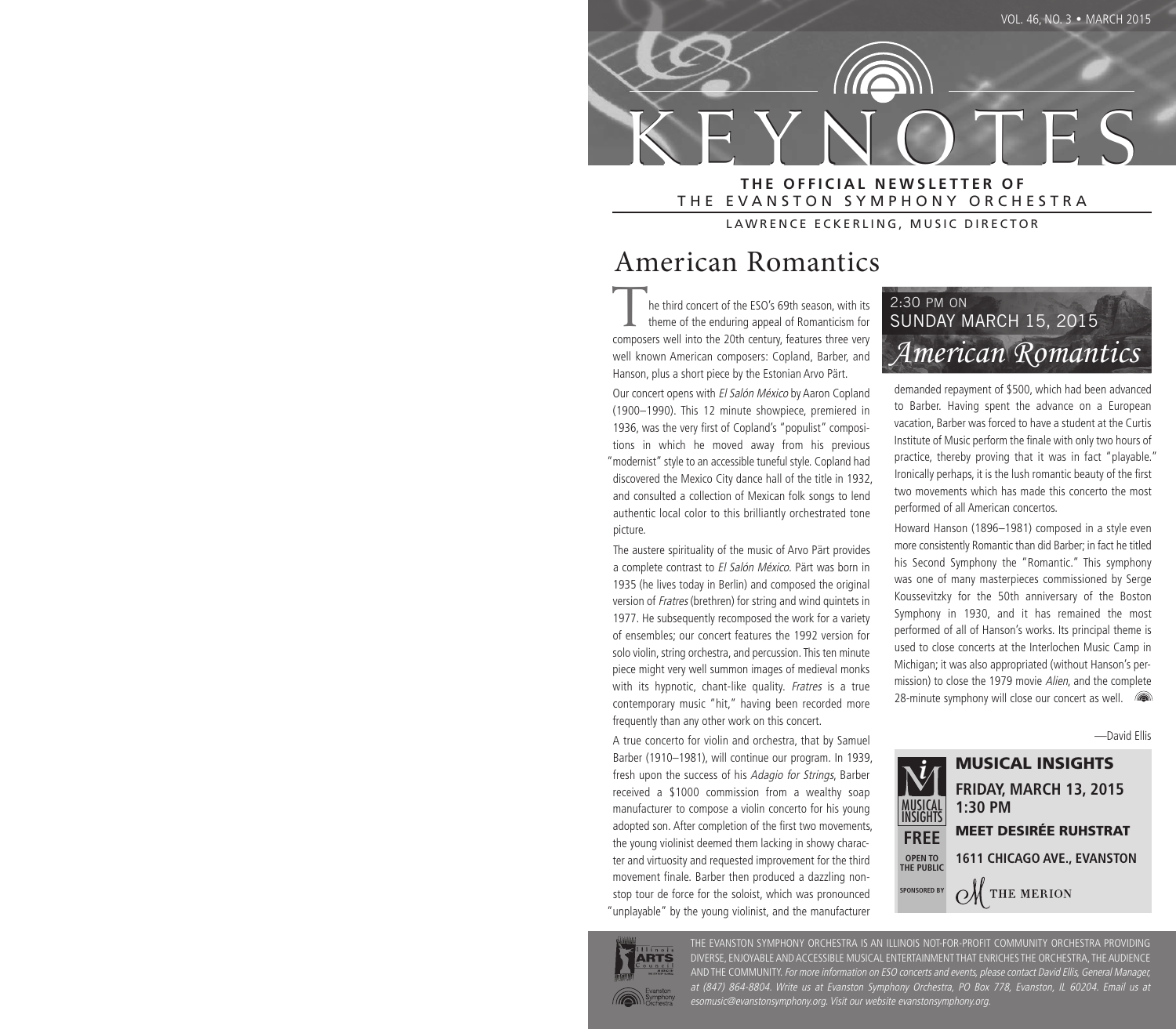## BEHIND THE SCENES



Today is February 2nd, 2015. It is the day after what was supposed to be our "German Favorites" concert, the second subscription concert of our 2014/15 Season.

I can't convey the level of disappointment I feel at the circumstances

forcing us to cancel (and hopefully postpone) this concert. I am in my 30th year as a professional conductor. Sixteen of those years, before I began my tenure with the ESO, I was a Music Director in cold and snowy St. Cloud Minnesota. While it's true that on one or two occasions, a rehearsal was cancelled in Minnesota due to weather, I have never in my 30 years of conducting had a concert cancelled, until yesterday. Writing on a personal level, the amount of preparation, anticipation, and excitement of readying a work of art to be shared with others is huge. And when it can't happen, there is an empty and incomplete feeling. That's what I felt like last night, and how I still feel as I write this.

I have no doubt that you would have similar thoughts from the players in the orchestra as well. Even while in the middle of our fabulous dress rehearsal on Saturday, we all knew about the storm to come. We were hoping for the best, but in the back of our mind were thinking about contingencies even as we were rehearsing for Sunday's scheduled performance.

While there are countless ramifications to cancelling a concert, in the end it was about the safety of you, our audience (for those who would have tried to brave the weather), and the safety of our wonderful volunteer musicians. It simply would have been irresponsible to go on with this concert. In truth, my mindset on Sunday morning was that I ready to perform, regardless of the weather. But also in truth (and in hindsight), going forward with the concert would have been a disastrous mistake.

It is my sincere hope that by the time you read this, a postponed date for this concert will have already been announced, and we will have an opportunity to present this great music to you (and the incomplete feeling of not performing it will disappear). In the meantime, back to preparation for tomorrow night's first rehearsal for the March Concert!

> —Lawrence Eckerling Music Director, Evanston Symphony Orchestra

P.S. - As many of you know, we are extremely fortunate that all the stars were aligned, and we have been able to reschedule our February concert for May 31st! I'm thrilled that we will have the opportunity to perform this for you. Please see below for instructions on what to do with your tickets.

## **February 1/ May 31 concert ticket procedures**

We fortunately have been able to reschedule our snowedout February 1, 2015 concert to May 31, 2015. The time of 2:30 p.m. and the location of Pick-Staiger Concert Hall are the same, and the program, featuring Michelle Areyzaga, also remains the same.

#### **KEEP YOUR FEBRUARY 1 TICKETS FOR USE ON MAY 31.**



You do not have to do anything else except show up on May 31!

#### **IF YOU CANNOT ATTEND ON THE NEW DATE OF MAY 31:**

You have several options:

- 1. You may exchange your February 1/May 31 tickets for either the March 15 or the April 26 concert without mailing in your tickets. Call 847.864.8804, or email tickets@evanstonsymphony.org and specify which concert date you prefer. If you already have other tickets for the concert to which you are exchanging and would like all of your seats together, please indicate that and we will attempt to accommodate your request. Please allow sufficient time (at least 48 hours prior to the concert) to process your exchange.
- 2. Give your tickets to a friend so that they may enjoy the Evanston Symphony and Michelle Areyzaga.
- 3. Donate the tickets back to the ESO so that we can resell them and partially offset the unbudgeted expenses caused by this cancellation/rescheduling.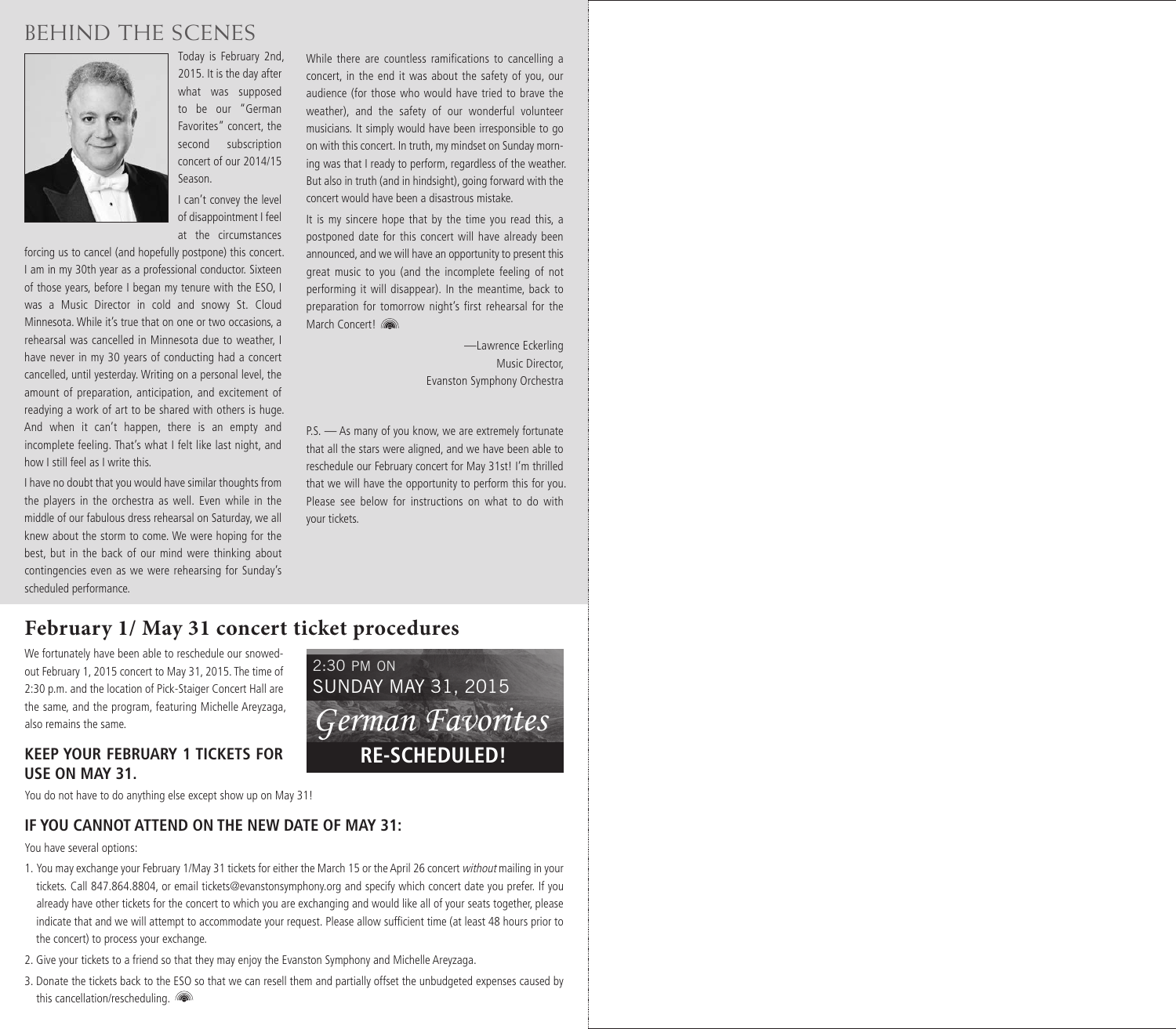## **Meet Desirée Ruhstrat!**



When Desirée Ruhstrat was three, her mother, a violinist, would sneak her into concerts. She said Desirée always seemed to perk up when a violinist was playing! That perking up was obviously a good thing: Desirée started violin lessons at three and a half in a Suzuki program and by six was

studying in the DePaul University children's music program. She performed a Vivaldi violin concerto with the DePaul Symphony at Orchestra Hall when she was a mere six, made her professional debut with the Milwaukee Symphony Orchestra at 12 under the direction of Lukas Foss and, at 16, was invited by Sir Georg Solti to play with the Chicago Symphony Orchestra.

Desirée's family moved to the mountains of Colorado when she was nine, but she kept her close connections with the classical music scene in Chicago. She always knew that music would be a big part of her life; as a child she was enthralled not only by the music but also by seeing live performers on stage, a whole musical experience she called a "fantastic thing." When she was 12, Desirée was performing in Germany and greatly impressed one audience member in particular: Liselotte Schmitz Orff, the wife of composer Carl Orff was so struck by the young Desirée's talent that she invited her to spend two days at their house. Desirée describes the experience of being around a great composer and hearing his music as absolutely awe-inspiring.

During her teen years, Desirée won numerous awards, including first prize at the National Young Musicians Debut Competition in Los Angeles, where she was also given a special award for a young performer with extraordinary talent. She became the youngest prizewinner at Switzerland's Tibor Varga International Competition and also won the award for best interpretation of the commissioned contemporary composition. She went on to earn top prizes at the Carl Flesch, Julius Stulberg, and the Mozart Festival Violin Competitions.

After high school in Colorado, Desirée studied violin at the Curtis Institute in Philadelphia. She considers herself extremely fortunate to have gone to Curtis because of its small size (about 130 students total, including those in the vocal program) and because every student there is on scholarship, which levels the playing field considerably. She loves Philadelphia, describing it as a "great, beautiful, walkable city," visits whenever she can, and encourages her top students to apply for admission to Curtis. She also finds it a lovely coincidence that she will be playing Samuel Barber's Violin Concerto with the ESO; it is Barber's only concerto for violin and was written just five years after Barber himself graduated from Curtis.

In 2003, Desirée, cellist David Cunliffe (now her husband) and pianist Marta Aznavoorian formed the Lincoln Trio, which has been praised for its polished presentations of well-known chamber works and its ability to forge new paths with contemporary repertoire. Fanfare magazine has named them "one of the hottest young trios in the business," and the ESO was fortunate to have the Lincoln Trio as our soloists for our October 2010 concert. In 2011, Desirée and David joined with Serbian guitar virtuoso Goran Ivanovic to form the Black Oak Ensemble, naming their new group after the beautiful tree native to Illinois. The ensemble's tag line reads "From Bach to Balkans" and is an invitation to audience members to "[t]ravel from the baroque period to the present with the Black Oak's arrangements of ethnic tunes and beloved melodies of the past." Most recently, in 2014, violinist/violist Aurélien Fort Pederzoli of the Spektral Quartet joined the ensemble, which Desirée now describes as a "string trio with a guitarist" that wants to perform fun crossover music, exposing classical music to people who wouldn't ordinarily listen to it and presenting music to kids in schools "where there are no pianos."

In addition to her performances with the Lincoln Trio and Black Oak Ensemble, Desirée has her own studio and teaches at Chicago's Merit School of Music, where the Lincoln Trio are artists in residence. For the past two years, she has also been adjunct Faculty at the Jacobs School of Music at Indiana University Bloomington.

When asked if she has time for anything other than music, Desirée laughed and said she loves to ski, cook and travel, all with David. (She says they make a mean curry!) She enthusiastically described a recent trip to Morocco and said that they also enjoy visiting with David's family in his native Truro, Cornwall, at the far southwest tip of England, which she says has "the best cream teas and fabulous pubs!" (Truro is about 45 minutes from Port Isaac, a.k.a Portwenn. Doc Martin fans, eat your hearts out!)

Other favorite visits are with her mother's family in Germany and Switzerland and with her father's family in Gottingen, Germany, where her brother, Steven, also lives; he runs the family business, which has been in Gottingen since 1888. Desirée says her parents spoke German at home, but insisted that she and Steven respond in English. As a result, she says that she completely understands German, but thinks her accent has room for improvement. Desirée left us with a funny story from a Lincoln Trio outdoor performance. The Trio was almost at the end of a new concerto by a modern composer when a gust of wind blew the music off Desirée's music stand. Gone. "I had no choice," she said. "I faked the ending — but since it was modern music, only the composer would know!" The ESO is delighted to welcome such great talent — and pizzazz back to our stage!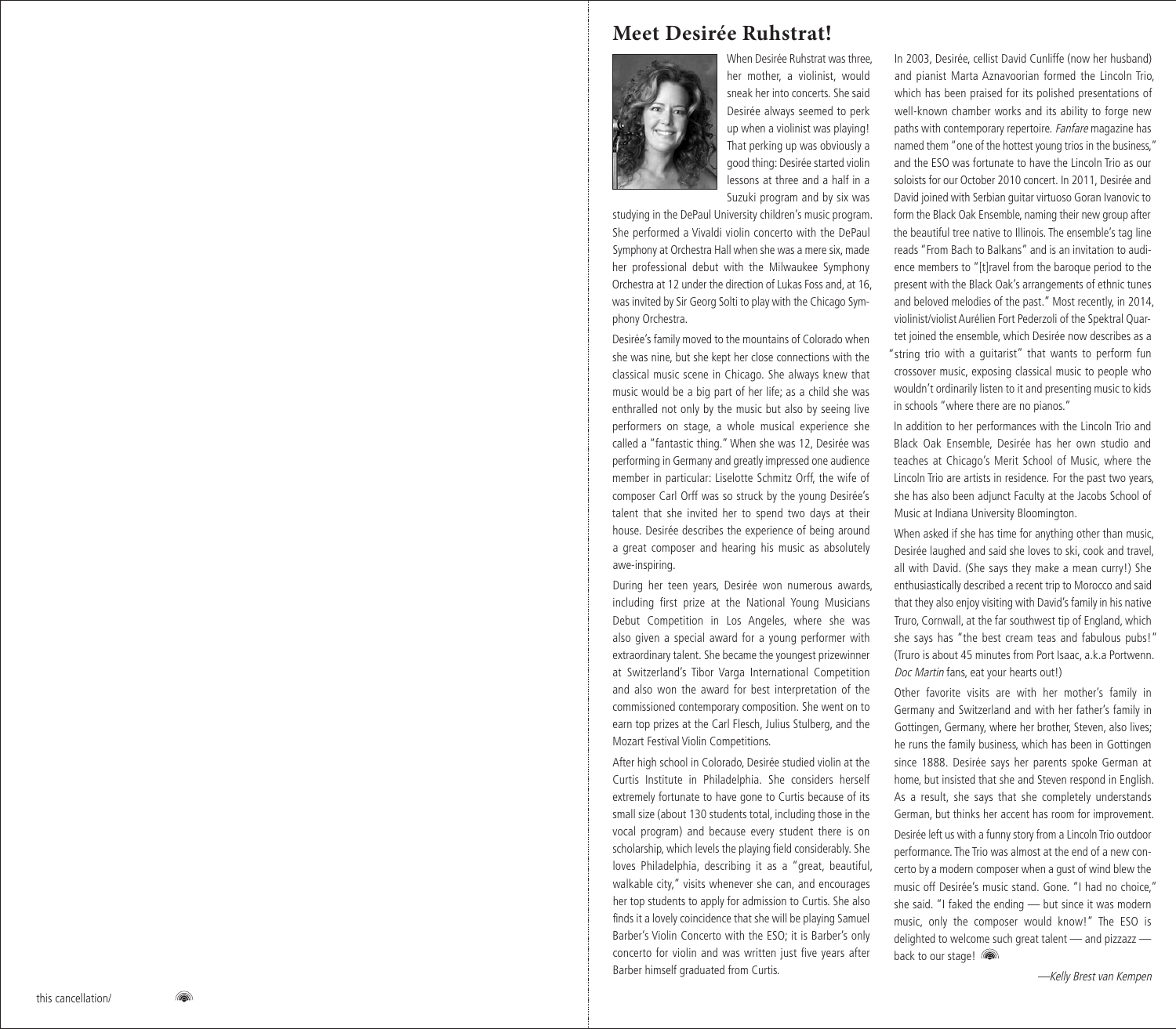## *Music In Your World* **helps build pre-literacy skills**

The Evanston Symphony is a key player in an innovative program designed to teach pre-school age children the basics of music. Since 2006, the ESO has partnered with Evanston-Skokie School District 65, providing orchestra musicians who volunteer to work with as many as 400 students ranging in age from 3 to 5 years.



In classes averaging 25 students, the musicians demonstrate how to play their fullsize instruments and help the kids learn how to hold, bow and play smaller violins. In addition the musicians accompany Chicago keyboard artist Charles Taylor in leading the



kids in song. It's all part of ESO's "Music in Your World" program, designed to ignite interest, understanding and love of music.

But there's more to it than music. By teaching the basics of rhythm, melody and playing, the district

believes it can enhance early childhood literacy. Most of the children are part of the district's Head Start and special education programs for kids at risk, generally with limited access or exposure to music and the arts.

"Any method that uses language is important to promote literacy," says Amy Small, Early Childhood Coordinator for District 65. "When language is used in combination with music and rhythm, the excitement of learning these new words emerges."

This year the program is expanding from bi-monthly to monthly class visits. "The increased exposure will help the kids retain the basics and learn more about how to appreciate and play,"

Music in Your World is made possible by funding from First Bank & Trust, and the Kiwanis Club of Evanston. (

says Ms. Small.



## **Improved Pick-Staiger Access**



Arts Circle Drive, leading up to Pick-Staiger Concert Hall, is now fully open. You can drive all the way up to the entrance now to drop people off. Both levels of the parking garage are open, with exits at the east and west ends.

If you park on the upper level, the eastern pedestrian exit is now on

the same level as Pick Staiger. There are no steps at all between the parking and the concert hall, and no hill to climb.